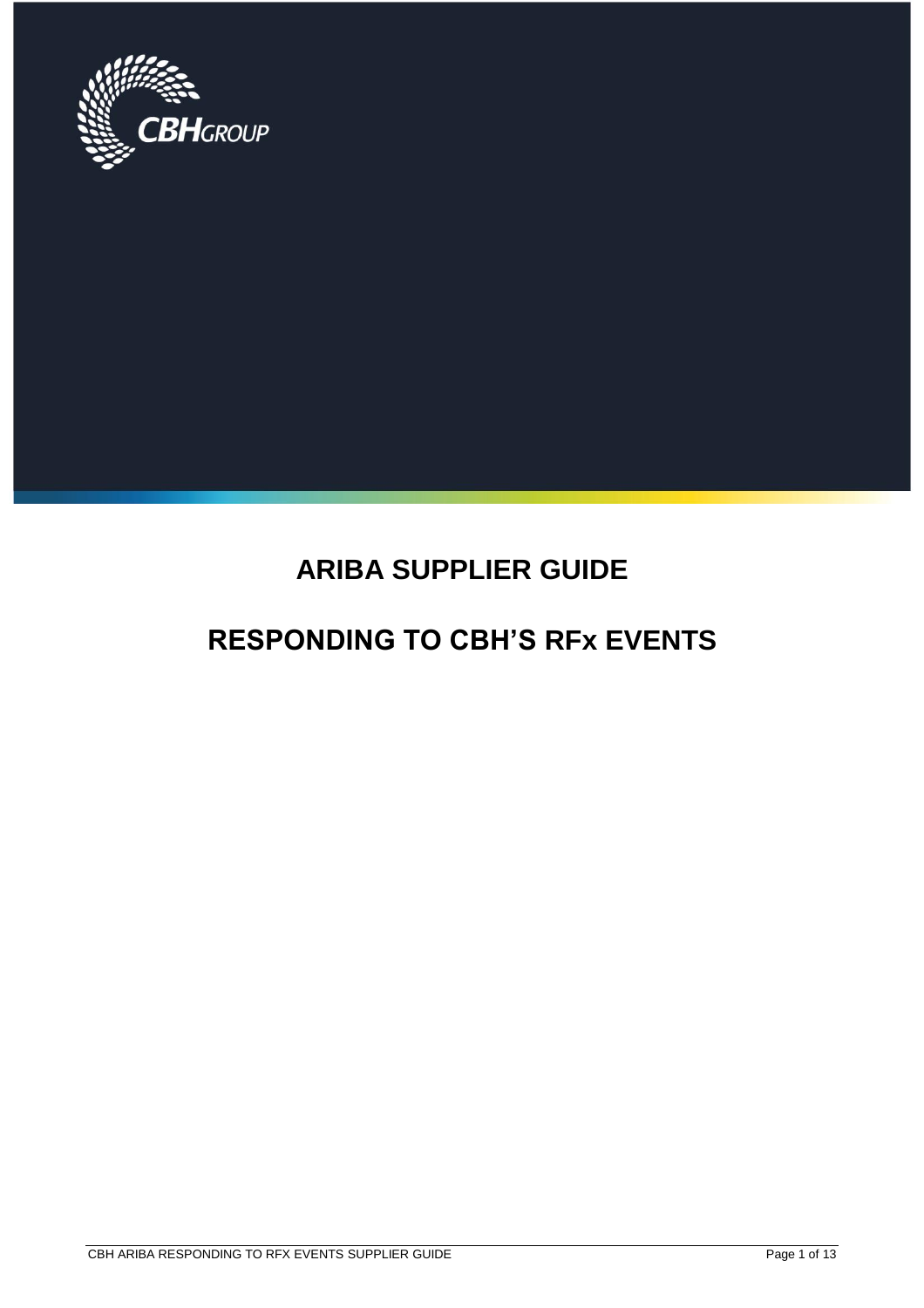### **1. INTRODUCTION**

This procedure will demonstrate how to respond to CBH's RFx Event(s) via the CBH Ariba Network site. <https://service.ariba.com/Sourcing.aw/>

An RFx event refers to information, quotations, proposals, tenders, services, and other competitive testing mechanisms.

### **2. INVITATION TO AN RFX EVENT**

 $2.1.$ If CBH has invited you to participate in an RFx Event, then you will receive an email notification. The email will look like the email provided below. Click on the **'Click Here'** link to access the RFx Event.

If you are experiencing issues, email CBH Ariba Support at: [aribasupport@cbh.com.au.](mailto:aribasupport@cbh.com.au)

| Co-operative Bulk Handling Limited has invited you to participate in the<br>following event: 2020-1478T RFP Watheroo Site Expansion Project.                                                                                                                              |
|---------------------------------------------------------------------------------------------------------------------------------------------------------------------------------------------------------------------------------------------------------------------------|
| The event is set to begin on Tuesday, November 26, 2019 at 10:20 PM, Pacific<br>Standard Time.                                                                                                                                                                            |
| Use the following username to log in to the CBH Group events:<br>robinson77@hotmail.com.                                                                                                                                                                                  |
| Click Here to access this event.                                                                                                                                                                                                                                          |
| When you click this link, log in with your username and password. You will then<br>have the option to register your buyer-specific user ID with a new or existing<br>Ariba Commerce Cloud (Ariba) account and participate in your event.                                  |
| If you do not want to respond to this event, Click Here. You must register on the<br>Ariba or log in using your existing Ariba account before you can indicate that<br>you do not want to respond to this event.                                                          |
| If you have forgotten your username or password and are unable to log in, Click<br>Here.                                                                                                                                                                                  |
| NOTE: The forgot password link is only valid for 24 hours. After this link<br>expires, click Forgot Password on the Ariba Login page to reset your password.                                                                                                              |
| If you have questions about this event, contact Bill Stocks via telephone at or<br>via e-mail at bill.stocks@cbh.com.au. Alternatively if you require further system<br>support refer to our website: https://www.cbh.com.au/suppliers-and-<br>contractors/cbh-etendering |
| We look forward to working with you!                                                                                                                                                                                                                                      |
| Thank You,                                                                                                                                                                                                                                                                |
| Co-operative Bulk Handling Limited                                                                                                                                                                                                                                        |
| You are receiving this email because your customer, Co-Operative Bulk Handling Limited, has identified you as<br>the appropriate contact for this correspondence. If you are not the correct contact, please contact Co-Operative<br>Bulk Handling Limited.               |
| Co-Operative Bulk Handling Limited sourcing site, Event Doc322491441: 2020-1478T RFP Watheroo Site<br>Expansion Project, Realm: cbh, Message ID: MSG10481389, Click Here                                                                                                  |
|                                                                                                                                                                                                                                                                           |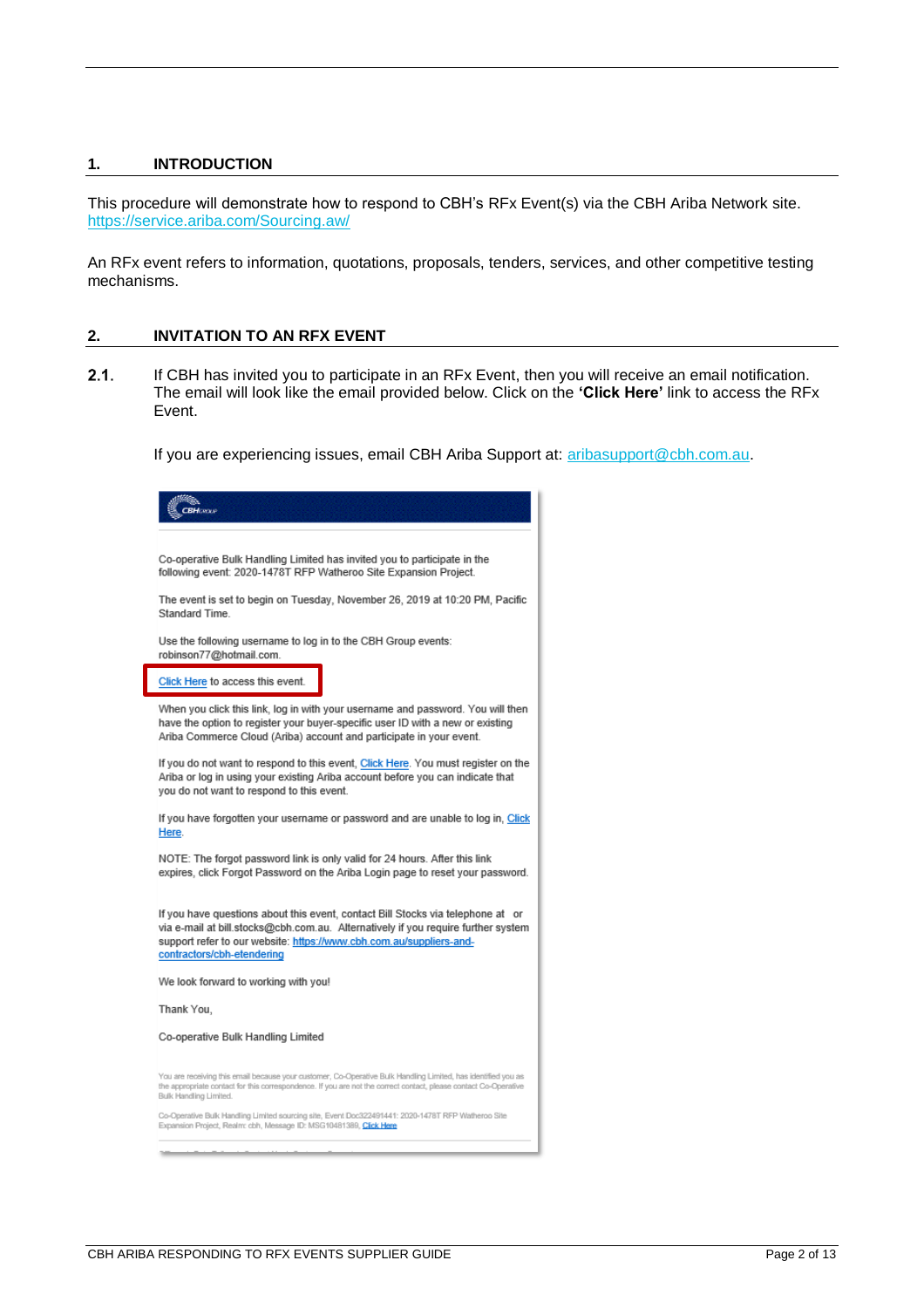

### **3. OPENING AN RFX EVENT**

- <span id="page-2-0"></span> $3.1.$ Click **Review Prerequisites** to review and respond to the pre-requisite questions. These questions must be answered before you can view the content of the RFx event or participate in the RFx event. Please note: One of the prerequisites is approving CBH's Bidder Agreement.
- $3.2.$ Review the sections under **Review Event Details** available on the left-hand side of the screen. The checklist takes you through the steps required for participating in the event.

| <b>Event Details</b>                               | <b>E</b> Doc322491441 - 2020-1478T RFP Watheroo Site Expansion Project                                                                                                                                                                                                                                                                                                                             | Time remaining<br>17 days 03:21:13          |
|----------------------------------------------------|----------------------------------------------------------------------------------------------------------------------------------------------------------------------------------------------------------------------------------------------------------------------------------------------------------------------------------------------------------------------------------------------------|---------------------------------------------|
| <b>Event Messages</b><br><b>Download Tutorials</b> | Review and respond to the prerequisites. Prerequisite questions must be answered before you can view event content or participate in the event. Some prerequisites may require the owner of the event to review and accept you<br>responses before you can continue with the event. If you decline the terms of the prerequisites, you cannot view the event content or participate in this event. |                                             |
| $\triangledown$ Checklist                          | <b>Download Content</b><br><b>Decline to Respond</b><br><b>Print Event Information</b><br><b>Review Prerequisites</b>                                                                                                                                                                                                                                                                              |                                             |
| 1. Review Event Details                            | REQUEST FOR PROPOSAL (RFP) DOCUMENTS                                                                                                                                                                                                                                                                                                                                                               | ะ<br>(Section 1 of 5) Next >><br><b>TTP</b> |
| 2. Review and Accept<br>Prerequisites              | Name 1                                                                                                                                                                                                                                                                                                                                                                                             |                                             |
| 3. Submit Response                                 | T 1 REQUEST FOR PROPOSAL (RFP) DOCUMENTS                                                                                                                                                                                                                                                                                                                                                           |                                             |
|                                                    | 1.1 Participant to update Section 4 of the RFP document and attach.                                                                                                                                                                                                                                                                                                                                |                                             |
| $\mathbf$ Event Contents                           | Ensure all required information is included (as further attachments if appropriate). E References-                                                                                                                                                                                                                                                                                                 |                                             |
| <b>All Content</b>                                 | 1.2 Participant to confirm by 2PM Monday 02 December 2019 names and contact details for proposed attendees at Tenderers' Site Visit scheduled as below:<br>· Time: 11AM<br>• Date: 05 December 2019 (Thursday)                                                                                                                                                                                     |                                             |
| <b>REQUEST FOR</b><br><b>PROPOSAL</b>              | • Location: CBH Site - Watheroo<br>• Duration: 3 hours maximum                                                                                                                                                                                                                                                                                                                                     |                                             |
|                                                    | to present the contract of the contract of the contract of the contract of the contract of the contract of the contract of the contract of the contract of the contract of the contract of the contract of the contract of the                                                                                                                                                                     | $\checkmark$                                |
| 2 APPENDIX A TO<br>SECTIO.                         |                                                                                                                                                                                                                                                                                                                                                                                                    | >> Next Section: APPENDIX A TO SECTIO       |
| <b>ANNEXURE A OF</b>                               | Event Overview and Timing Rules                                                                                                                                                                                                                                                                                                                                                                    |                                             |
| <b>SCHEDU</b>                                      | Currency: Australian Dollar<br>Owner: Bill Stocks (i)                                                                                                                                                                                                                                                                                                                                              |                                             |
| <b>APPENDIX B TO</b>                               | Infrastructure Projects CN120<br>Commodity:<br>Event Type: RFP                                                                                                                                                                                                                                                                                                                                     |                                             |
| <b>SECTIO</b>                                      | Regions: MOO Moora<br>Est. Contract Term (Months): 12 (i)                                                                                                                                                                                                                                                                                                                                          |                                             |
|                                                    |                                                                                                                                                                                                                                                                                                                                                                                                    |                                             |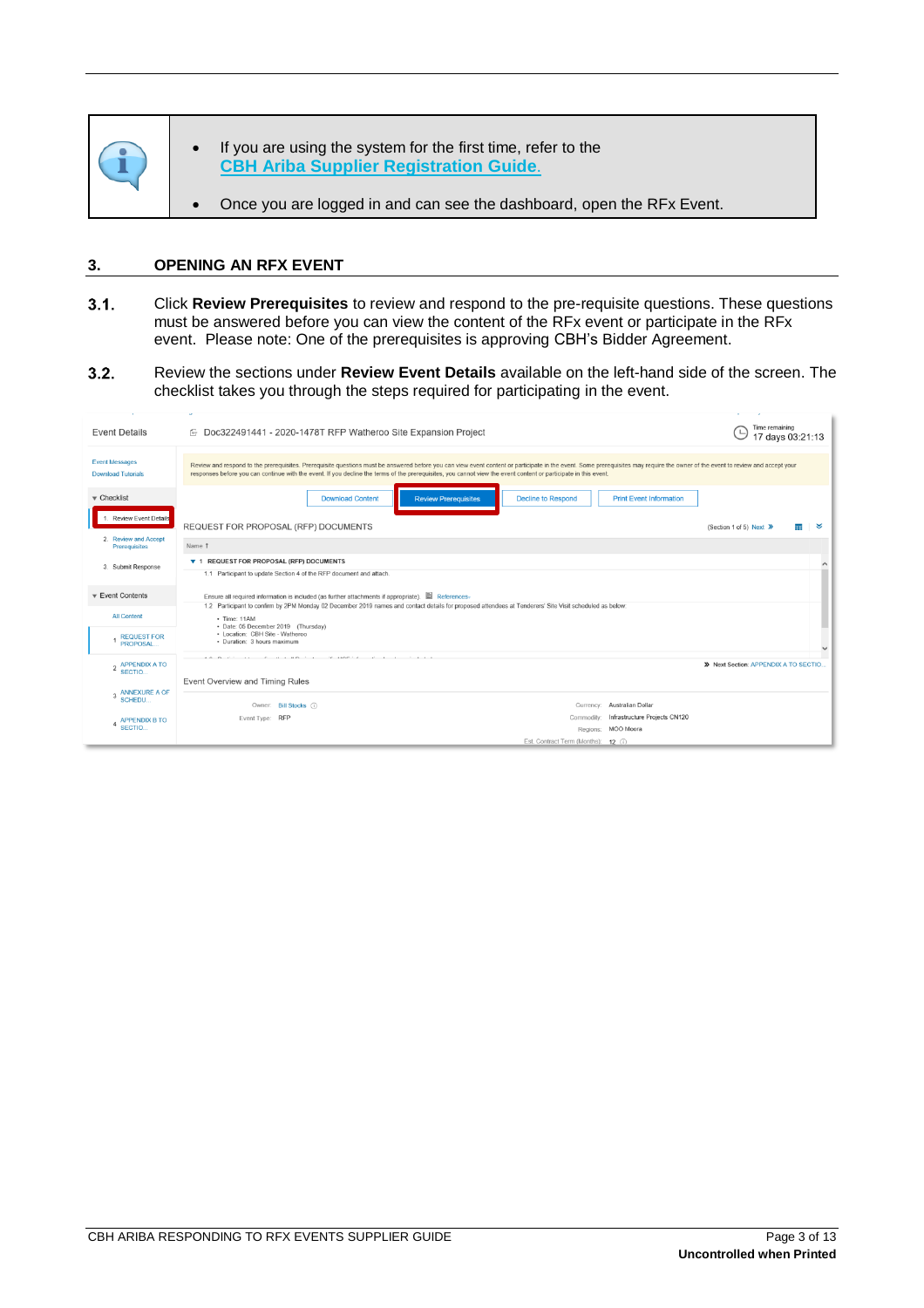$3.3.$ To view the **CBH Bidder Agreement** available on our corporate website follow the 'link': [https://www.cbh.com.au/suppliers-and-contractors/cbh-etendering.](https://www.cbh.com.au/suppliers-and-contractors/cbh-etendering)



 $3.4.$ If you agree to the Bidder Agreement Terms and Conditions, click the radio button for **I accept the terms of this agreement.**

| Prerequisites                         | Doc348600909 - 2020-1478T RFP Watheroo Site Expansion Project                                                                                                                                                                                                                                                                                                                                                                                    |  |  |  |
|---------------------------------------|--------------------------------------------------------------------------------------------------------------------------------------------------------------------------------------------------------------------------------------------------------------------------------------------------------------------------------------------------------------------------------------------------------------------------------------------------|--|--|--|
| $\mathbf$ Checklist                   | Prerequisites must be completed prior to participation in the event.                                                                                                                                                                                                                                                                                                                                                                             |  |  |  |
| 1. Review Event Details               |                                                                                                                                                                                                                                                                                                                                                                                                                                                  |  |  |  |
| 2. Review and Accept<br>Prerequisites | This request for event is invited by Co-operative Bulk Handling Limited ('Company') and the invited supplier ('Participant') agrees that in consideration of the<br>opportunity to participate in this on-line RFx event ('RFx Event') held and conducted on the web pite (this 'Site') hosted by Ariba, Inc. ('Site Owner'), the Participant<br>agrees to be bound by the Company's Bidder Agreement as published on the corporate website Link |  |  |  |
| 3. Submit Response                    | A reference to CBH or the Company in this RFx Event or Bidder Agreement resulting from this RFx Event shall be construed as a reference to one or more CBH<br>companies (as required by the circumstances), and the Bidder Agreement arising from the RFx Event shall be construed as a separate Bidder Agreement with each<br>CBH company entity.                                                                                               |  |  |  |
|                                       | I accept the terms of this agreement.                                                                                                                                                                                                                                                                                                                                                                                                            |  |  |  |
|                                       | I do not accept the terms of this agreement.                                                                                                                                                                                                                                                                                                                                                                                                     |  |  |  |
|                                       | OK<br>Cancel                                                                                                                                                                                                                                                                                                                                                                                                                                     |  |  |  |

- $3.5.$ Then click on **OK** button at the bottom right hand side of the screen.
- $3.6.$ A pop up screen will then be displayed. Click **OK** to submit this agreement.

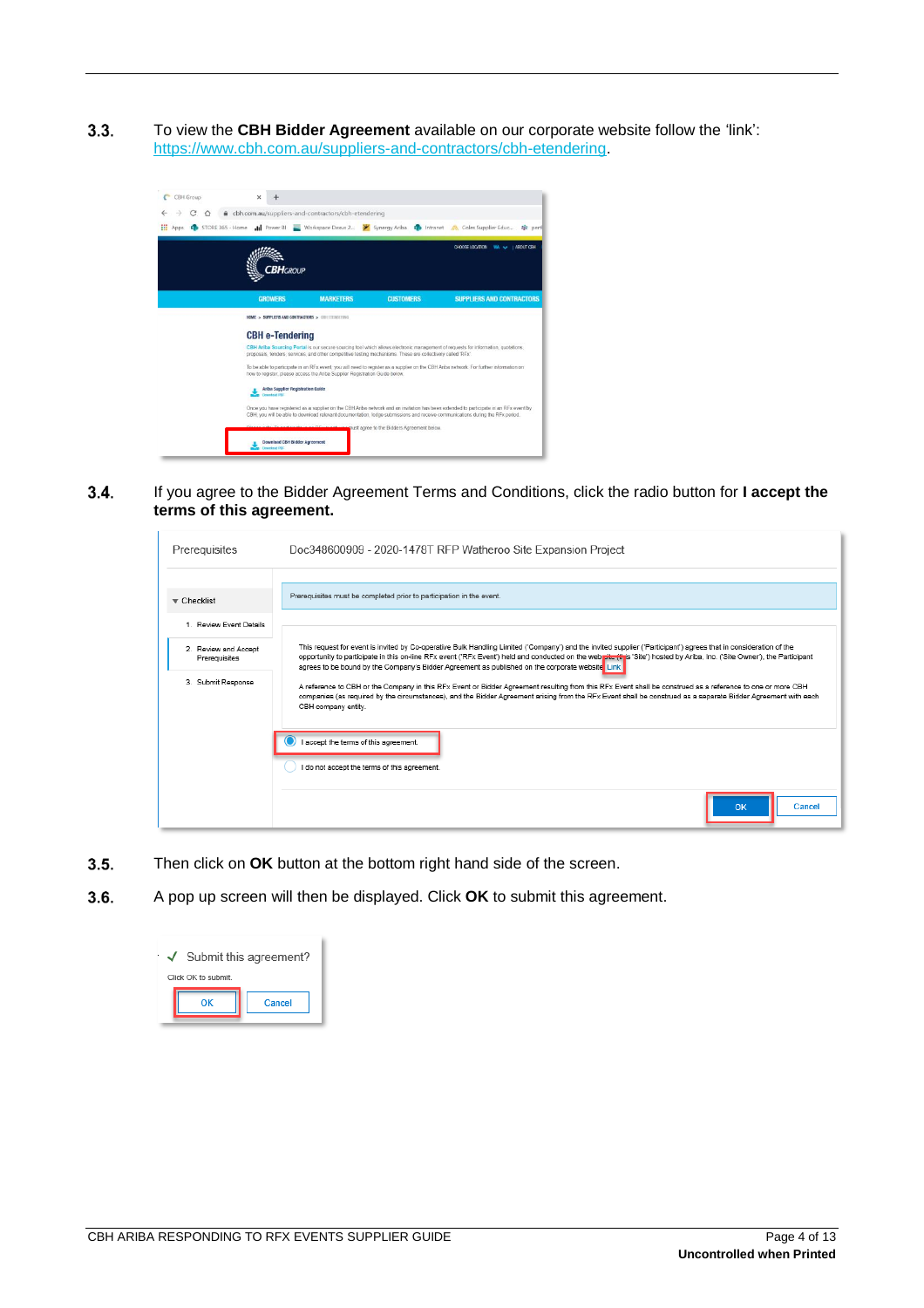$3.7.$ If you wish to download the RFx Event content, then click onto the **Download Content** button. This will also allow you to review all of the RFx Event content, distribute and upload the response via an Excel spreadsheet. Click **Done**.

| Review and respond to the prerequisites. Prerequisite questions must be answered before you can view event content or participate in the event.<br>Some prerequisites may require the owner of the event to review and accept your responses before you can continue with the event. If you<br>decline the terms of the prerequisites, you cannot view the event content or participate in this event.<br><b>Download Content</b><br><b>Decline to Respond</b><br><b>Print Event Information</b><br><b>Review Prerequisites</b> |                          |
|---------------------------------------------------------------------------------------------------------------------------------------------------------------------------------------------------------------------------------------------------------------------------------------------------------------------------------------------------------------------------------------------------------------------------------------------------------------------------------------------------------------------------------|--------------------------|
| Ariza Proposals & Questionnaires<br>Standard Account<br><b>TEST MODE</b><br><b>Upgrade</b>                                                                                                                                                                                                                                                                                                                                                                                                                                      | <b>WR</b>                |
| < Go back to Co-Operative Bulk Handling Limited - TEST<br>Dashhoard                                                                                                                                                                                                                                                                                                                                                                                                                                                             | <b>Desktop File Sync</b> |
| <b>Export Content to Excel</b>                                                                                                                                                                                                                                                                                                                                                                                                                                                                                                  | Done                     |
| Step 1. Click "Download Content" to download and review your event in an Excel Spreadsheet.<br>Skip this step if you wish to import a previously downloaded file. If you want to start over, click "Download Original Excel Bid Sheets".<br><b>Download Content</b><br><b>Download Attachments</b><br>Step 2. Declare your intention to respond and enter your response in the Excel spreadsheet and save the file to your computer.                                                                                            | Done                     |

• **Tip**: Use the **down arrow** button to collapse a section once you have finished those sections and or questions.

### **Decline to Response** button:

To decline an RFx Event click the **Decline to Respond** button. Participants are requested to provide a reason why they cannot participant.



### **Print Event Information** button:

This button enables the Participant to print off all the RFx Event content and attachments to avoid singularly downloading the content.

| Review and respond to the prerequisites. Prerequisite questions must be answered before you can view event content or participate in the event.<br>Some prerequisites may require the owner of the event to review and accept your responses before you can continue with the event. If you<br>decline the terms of the prerequisites, you cannot view the event content or participate in this event. |                             |                           |                                |  |
|--------------------------------------------------------------------------------------------------------------------------------------------------------------------------------------------------------------------------------------------------------------------------------------------------------------------------------------------------------------------------------------------------------|-----------------------------|---------------------------|--------------------------------|--|
| Download Content                                                                                                                                                                                                                                                                                                                                                                                       | <b>Review Prerequisites</b> | <b>Decline to Respond</b> | <b>Print Event Information</b> |  |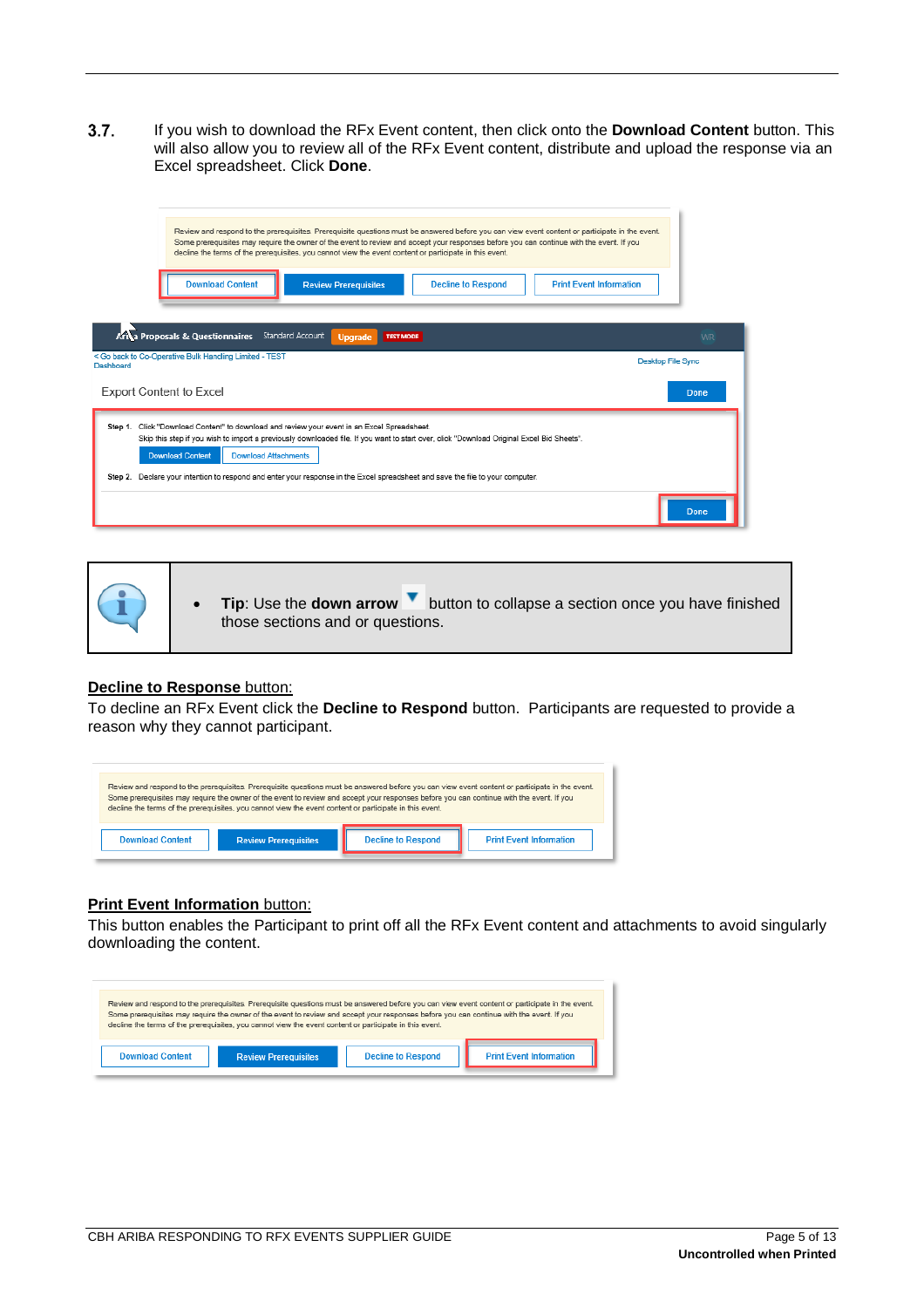### **4. RFX EVENT FORMAT**

 $4.1.$ Once access is granted, the system will show the Event Contents by navigating down the right hand side of the Console.

| Console                                                    | E Doc348600909 - 2020-1478T RFP Watheroo Site Expansion Project                                                                                                                                         | Time remaining<br>◯ Time remaining<br>9 days 23:01:22 |
|------------------------------------------------------------|---------------------------------------------------------------------------------------------------------------------------------------------------------------------------------------------------------|-------------------------------------------------------|
| <b>Event Messages</b><br><b>Response History</b>           | All Content                                                                                                                                                                                             | $\overline{m}$ $\vee$                                 |
| $\mathbf v$ Checklist                                      | Name 1                                                                                                                                                                                                  |                                                       |
| 1. Review Event Details                                    | <b>v</b> 3 SECTION 3 - THE REQUIREMENT<br>3.1 Scope of Work                                                                                                                                             |                                                       |
| 2. Review and Accept                                       | T 4 SECTION 4 - INFORMATION TO BE PROVIDED BY THE PARTICIPANT                                                                                                                                           |                                                       |
| Prerequisites                                              | ▼ 4.1 Non-price Commercial Information                                                                                                                                                                  |                                                       |
| 3. Submit Response                                         |                                                                                                                                                                                                         | Please complete, sample only                          |
|                                                            | 4.1.1 Participant to provide details regarding their history in performing the Requirement Performance. In particular the history and previous job performance, including details of reference clients. |                                                       |
| <b>Event Contents</b>                                      |                                                                                                                                                                                                         |                                                       |
| <b>All Content</b>                                         |                                                                                                                                                                                                         | Please complete, sample only                          |
| SECTION 1 -<br>INTRODUC.                                   | 4.1.2 Participant to inform of and provide details of any current, pending or threatened litigation that may affect the ability of the Participant to supply the Requirement.                           |                                                       |
|                                                            |                                                                                                                                                                                                         |                                                       |
| 2 SECTION 2 -<br>INSTRUCT                                  |                                                                                                                                                                                                         | Please complete, sample only                          |
| <b>SECTION 3 - THE</b><br>$\overline{\mathbf{3}}$<br>REQU. | 4.1.3 Participant to provide details of any agency arrangements pertaining to the supply of the Requirement.                                                                                            |                                                       |
|                                                            |                                                                                                                                                                                                         |                                                       |
| SECTION 4 -<br>4                                           |                                                                                                                                                                                                         | Please complete, sample only                          |
| 5 SECTION 5 - LINE                                         | 4.1.4 Participant to provide details of any merger or takeover that may affect the ability of the Participant to supply the Requirement.                                                                |                                                       |
|                                                            |                                                                                                                                                                                                         |                                                       |
|                                                            | 4.1.5 Participant to provide copies of the past 5 years financial records                                                                                                                               | *Attach a file #                                      |
|                                                            | $+ 4.2$ Quality                                                                                                                                                                                         |                                                       |
|                                                            | 4.2.1 Do you have a quality manual? If Yes, please upload it here.                                                                                                                                      | Attach a file<br>$\sim$                               |
|                                                            | ( <sup>n</sup> ) indicates a required field                                                                                                                                                             |                                                       |
|                                                            | <b>Submit Entire Response</b><br>Save draft<br><b>Compose Message</b><br><b>Excel Import</b>                                                                                                            |                                                       |

Click on the sections to view the required Event Contents, for example:

- Section 1 Introduction to CBH and the layout of the RFx Event
- Section 2 RFx Event Bidder Agreement
- Section 3 Scope of Work ('Requirement')
- Section 4 Information to be supplied by the Participant
- Section 5 Contract Line Items or Lots
- Attachments to the Sections as required.

**Please note:** CBH may follow this format, however, reserves the right to amend this format depending on the RFx Event Requirement. All images shown are for illustration purposes only.

A RFx Event may be a combination of online content in which the Participant must respond, and documentation for downloading.

**Note**: If you're unable to access the **Event Content** or download any documents, then you may not have accepted the prerequisites requirements under Section [3.1.](#page-2-0) **Please ensure you accept the Bidder Agreement or advise CBH of any concerns.**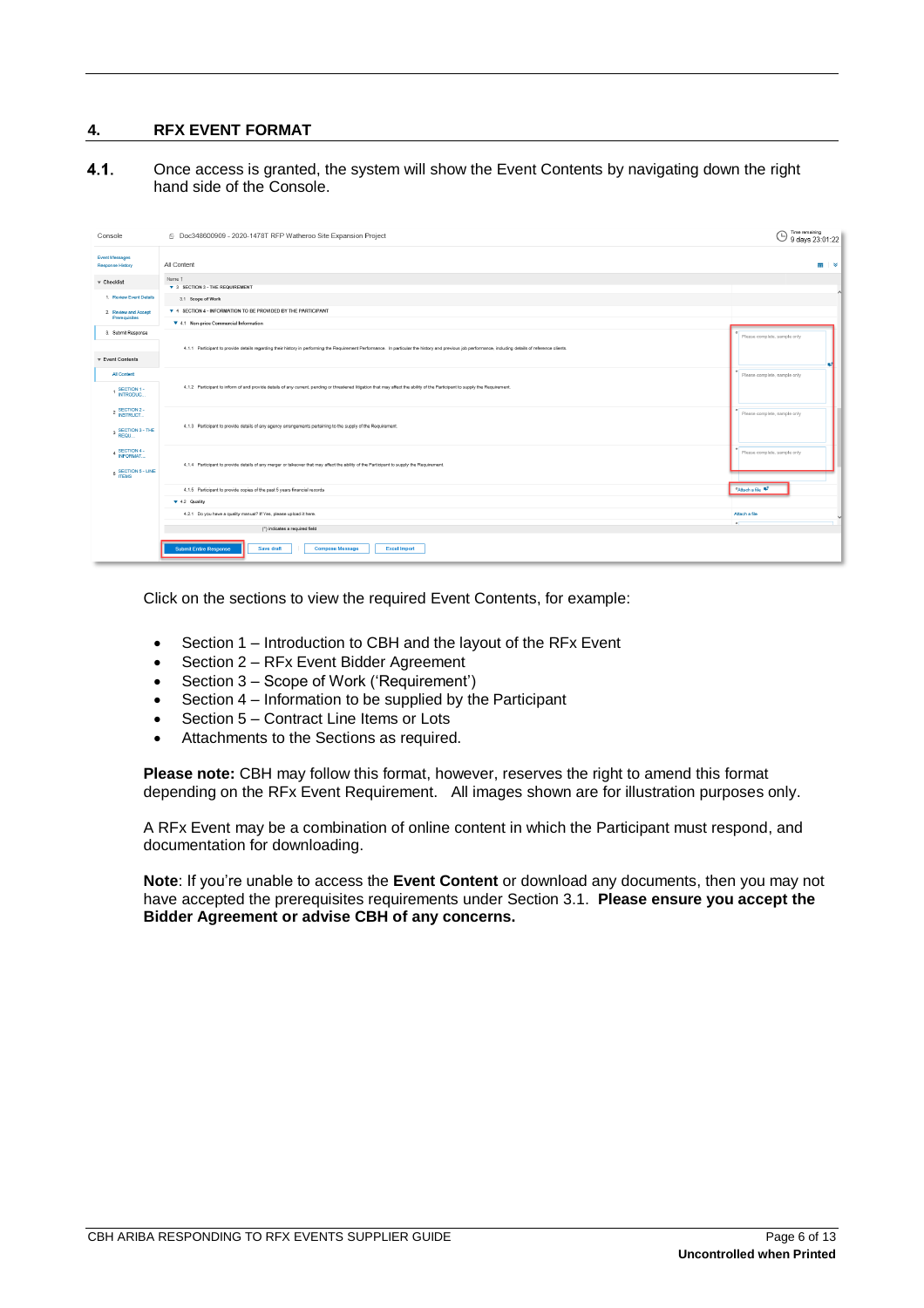### **5. RFX EVENT MESSAGES AND CLARIFICATIONS DURNG OPEN RFX EVENT PERIOD**

 $5.1.$ All RFx Event messages are located in the **Event Messages** area under the left side of the **Console** section.



 $5.2.$ To respond or to compose an Event messages, simply click on **Event Messages**.

#### $5.3.$ Click onto the **Compose Message** button to create a message.

|          |             |                       |                        | Event Messages - 2020-1478T RFP Watheroo Site Expansion Project |                     |                | <b>Back to Console</b>                                                                                                                                                           |
|----------|-------------|-----------------------|------------------------|-----------------------------------------------------------------|---------------------|----------------|----------------------------------------------------------------------------------------------------------------------------------------------------------------------------------|
|          |             |                       |                        |                                                                 |                     |                | Time remaining<br>$9$ days 23:07:38                                                                                                                                              |
| Messages |             |                       |                        |                                                                 |                     |                | ŦF                                                                                                                                                                               |
|          | Id          | Reply Sent            | Sent Date +            | From                                                            | Contact Name        | To             | Subject                                                                                                                                                                          |
|          | MSG11160176 | <b>Not Applicable</b> |                        | 21/01/2020 10:58 Co-Operative Bulk Handling Limited - TEST      | Bill Stocks (SSO T) | wendy robinson | CBH Group has invited you to RFx Event: 2020-1478T RFP Watheroo Site E:                                                                                                          |
|          | MSG11160175 | No                    |                        |                                                                 |                     |                | 21/01/2020 10:58 Co-Operative Bulk Handling Limited - TEST Bill Stocks (SSO_T) Participants (0) Team (0) Event 2020-1478T RFP Watheroo Site Expansion Project has changed.       |
|          | MSG11160060 | <b>Not Applicable</b> |                        |                                                                 |                     |                | 21/01/2020 10:45 Co-Operative Bulk Handling Limited - TEST Bill Stocks (SSO_T) Participants (0) Team (0) CBH Group has invited you to RFx Event: 2020-1478T RFP Watheroo Site E: |
| ≺<br>L,  | View        | Reply                 | <b>Compose Message</b> | Download all attachments                                        |                     |                | $\rightarrow$                                                                                                                                                                    |
|          |             |                       |                        |                                                                 |                     |                | <b>Back to Console</b>                                                                                                                                                           |

#### $5.4.$ Compose the message and click **Send**.

| Compose New Message                                                                    |                                                               |  | Cancel<br>Send |  |
|----------------------------------------------------------------------------------------|---------------------------------------------------------------|--|----------------|--|
|                                                                                        | From: Wall Liners Pty Ltd (wendy robinson)                    |  |                |  |
|                                                                                        | To: Project Team                                              |  |                |  |
| Subject                                                                                | Doc348800909 - 2020-1478T RFP Watheroo Site Expansion Project |  |                |  |
| Attachments: Attach a file                                                             |                                                               |  |                |  |
| $\boxed{3}$ B $I$ $\boxed{U}$ $\boxed{=}$ $\boxed{=$ $size - \vee$ $\boxed{-$ font $-$ | $\vee$ A 21 $\oslash$                                         |  |                |  |
|                                                                                        |                                                               |  |                |  |
|                                                                                        |                                                               |  |                |  |
|                                                                                        |                                                               |  |                |  |
|                                                                                        |                                                               |  |                |  |
|                                                                                        |                                                               |  |                |  |
|                                                                                        |                                                               |  |                |  |
|                                                                                        |                                                               |  |                |  |
|                                                                                        |                                                               |  |                |  |
|                                                                                        |                                                               |  |                |  |
|                                                                                        |                                                               |  |                |  |
|                                                                                        |                                                               |  |                |  |
|                                                                                        |                                                               |  | Cancel<br>Send |  |
|                                                                                        |                                                               |  |                |  |

 $5.5.$ To go back the RFx Event click onto Back to **Console**

**Back to Console**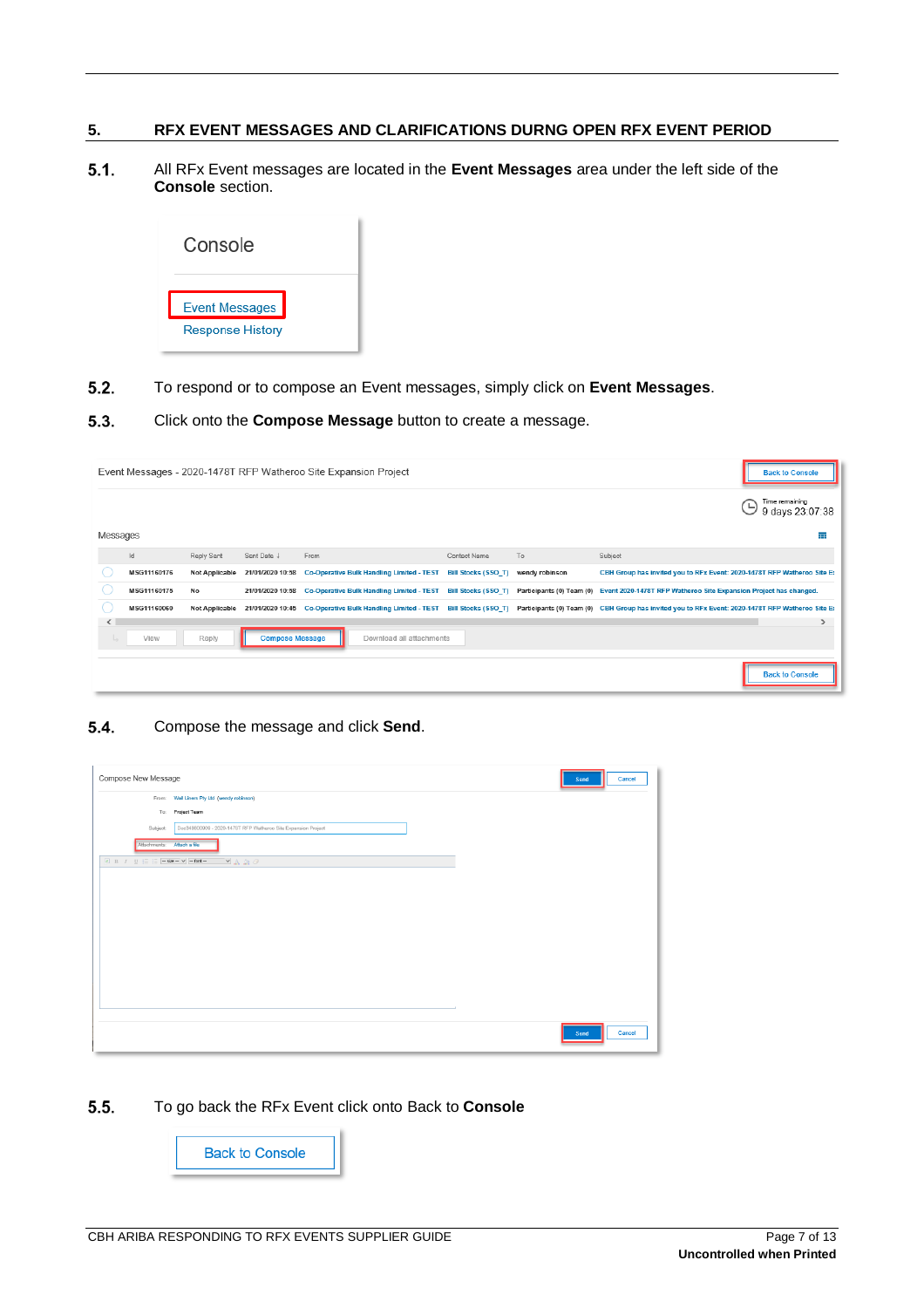### **6. RESPONDING TO RFX EVENT AND SUBMITTING A RFX RESPONSE**

 $6.1.$ Once access is provided, the RFx Event under All Content will become available.

| <b>Event Messages</b><br>$\blacksquare$ $\land$<br>All Content<br><b>Response History</b><br>Name 1<br>$\triangledown$ Checklist<br><b>REQUEST FOR PROPOSAL (RFP) DOCUMENTS</b><br>71<br>1. Review Event Details<br>1.1 Participant to update Section 4 of the RFP document and attach.<br>*Attach a file<br>2. Review and Accept<br>Ensure all required information is included (as further attachments if appropriate). $\Box$ References<br>Prerequisites<br>1.2 Participant to confirm by 2PM Monday 02 December 2019 names and contact details for proposed attendees at Tenderers' Site Visit scheduled as below:<br>3. Submit Response<br>• Time: 11AM<br>• Date: 05 December 2019 (Thursday)<br>· Location: CBH Site - Watheroo<br>· Duration: 3 hours maximum<br>$\mathbf$ Event Contents<br>Unspecified $\vee$<br>1.3 Participant to confirm that all Project specific HSE information has been included.<br>$4000 - 4000$ | Console | <b>E</b> Doc322491441 - 2020-1478T RFP Watheroo Site Expansion Project | Time remaining<br>17 days 02:40:39 |
|--------------------------------------------------------------------------------------------------------------------------------------------------------------------------------------------------------------------------------------------------------------------------------------------------------------------------------------------------------------------------------------------------------------------------------------------------------------------------------------------------------------------------------------------------------------------------------------------------------------------------------------------------------------------------------------------------------------------------------------------------------------------------------------------------------------------------------------------------------------------------------------------------------------------------------------|---------|------------------------------------------------------------------------|------------------------------------|
|                                                                                                                                                                                                                                                                                                                                                                                                                                                                                                                                                                                                                                                                                                                                                                                                                                                                                                                                      |         |                                                                        |                                    |
|                                                                                                                                                                                                                                                                                                                                                                                                                                                                                                                                                                                                                                                                                                                                                                                                                                                                                                                                      |         |                                                                        |                                    |
|                                                                                                                                                                                                                                                                                                                                                                                                                                                                                                                                                                                                                                                                                                                                                                                                                                                                                                                                      |         |                                                                        |                                    |
|                                                                                                                                                                                                                                                                                                                                                                                                                                                                                                                                                                                                                                                                                                                                                                                                                                                                                                                                      |         |                                                                        |                                    |
|                                                                                                                                                                                                                                                                                                                                                                                                                                                                                                                                                                                                                                                                                                                                                                                                                                                                                                                                      |         |                                                                        |                                    |
|                                                                                                                                                                                                                                                                                                                                                                                                                                                                                                                                                                                                                                                                                                                                                                                                                                                                                                                                      |         |                                                                        |                                    |
|                                                                                                                                                                                                                                                                                                                                                                                                                                                                                                                                                                                                                                                                                                                                                                                                                                                                                                                                      |         |                                                                        |                                    |
|                                                                                                                                                                                                                                                                                                                                                                                                                                                                                                                                                                                                                                                                                                                                                                                                                                                                                                                                      |         |                                                                        |                                    |
|                                                                                                                                                                                                                                                                                                                                                                                                                                                                                                                                                                                                                                                                                                                                                                                                                                                                                                                                      |         |                                                                        |                                    |

 $6.2.$ An RFx Event may have been configured to include online questions. If this is the case, please respond to the questions within the appropriate boxes, attach the requested documentation, and/or select the appropriate response from the drop down list. If you are unsure, or can not respond to an online question within the respond format provided, then seek clarification by sending a message to the nominated CBH Event Owner.

| Console                                          | Doc348600909 - 2020-1478T RFP Watheroo Site Expansion Project                                                                            | Time remaining<br>L<br>9 days 23:10:31 |
|--------------------------------------------------|------------------------------------------------------------------------------------------------------------------------------------------|----------------------------------------|
| <b>Event Messages</b><br><b>Response History</b> | All Content                                                                                                                              | $\check{\phantom{a}}$<br>Ħ             |
| $\mathbf{\nabla}$ Checklist                      | Name 1                                                                                                                                   |                                        |
| 1. Review Event Details                          | M                                                                                                                                        |                                        |
| 2. Review and Accept<br>Prerequisites            | 4.1.3 Participant to provide details of any agency arrangements pertaining to the supply of the Requirement.                             |                                        |
| 3. Submit Response                               |                                                                                                                                          |                                        |
| ▼ Event Contents                                 | 4.1.4 Participant to provide details of any merger or takeover that may affect the ability of the Participant to supply the Requirement. |                                        |
| <b>All Content</b>                               | 4.1.5 Participant to provide copies of the past 5 years financial records                                                                | *Attach a file                         |
| SECTION 1 -<br>INTRODUC                          | ▼ 4.2 Quality                                                                                                                            |                                        |
| 2 SECTION 2 -<br>INSTRUCT                        | 4.2.1 Do you have a quality manual? If Yes, please upload it here.                                                                       | Attach a file<br>٠                     |
|                                                  | 4.2.2 Do you have any external accreditations? Attach evidence to this question.                                                         |                                        |
| SECTION 3 - THE<br>3<br>REQU.                    | (*) indicates a required field                                                                                                           |                                        |
| <b>SECTION 4 -</b><br>4<br><b>INFORMAT.</b>      | <b>Submit Entire Response</b><br>Save draft<br><b>Compose Message</b><br><b>Excel Import</b>                                             |                                        |

| <b>Submit Entire Response</b> | Save draft | <b>Compose Message</b> | <b>Excel Import</b> |
|-------------------------------|------------|------------------------|---------------------|
|                               |            |                        |                     |

#### $6.2.1.$ To **Add an Attachment**, simply click onto the hyperlink and follow the prompts.

| : Go back to Co-Operative Bulk Handling Limited Dashboard                                                                                                    | Desktop File Sync |
|--------------------------------------------------------------------------------------------------------------------------------------------------------------|-------------------|
| Add Attachment                                                                                                                                               | OK<br>Cancel      |
| Enter the location of a file to add as an Attachment. To search for a particular file, click Browse  When you have finished, click OK to add the attachment. | More              |
| Browse<br>Attachment<br>Or drop file here entertainment and the here                                                                                         |                   |
|                                                                                                                                                              | OK<br>Cancel      |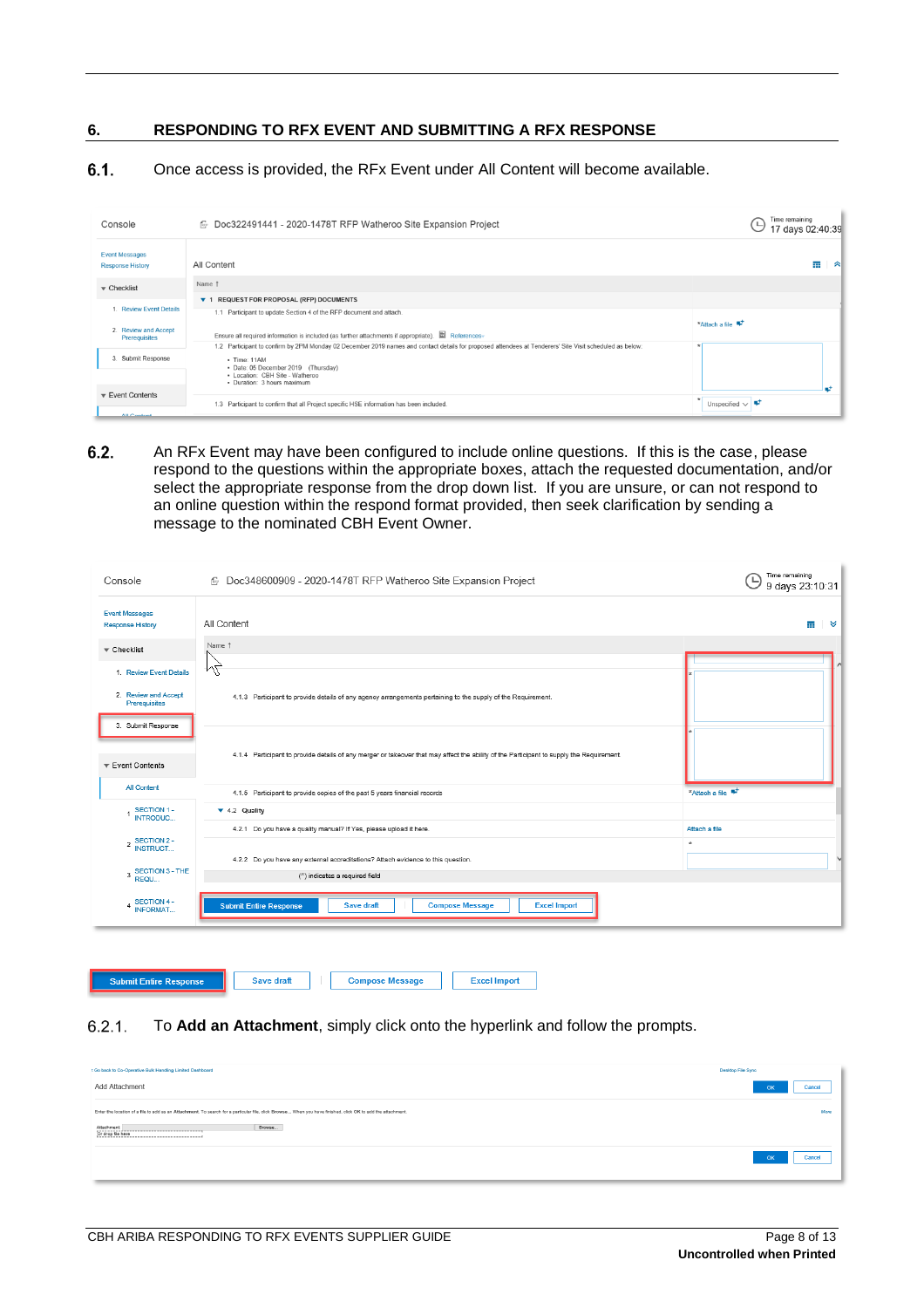$6.2.2.$ Click on **Browse.** Locate your relevant files click on **OK**.

| Add Attachment                                                                                                                                                                                                                                             | Cancel<br>OK        |
|------------------------------------------------------------------------------------------------------------------------------------------------------------------------------------------------------------------------------------------------------------|---------------------|
| Enter the location of a file to add as an Attachment. To search for a particular file, click Browse  When you have finished, click OK to add the attachment.<br>Attachment:<br>Browse<br>Or drop file here<br><b>BERTHERE</b><br>------------------------- |                     |
|                                                                                                                                                                                                                                                            | Cancel<br><b>OK</b> |

 $6.3.$ Once you have finalised your response, click on **Submit Entire Response.**

Once you have submitted your RFx Response and green message will apply at the top of the screen and you will be able to view your **RFx Response** via **Console Response History** area.

| Console                                          | Time remaining<br>6 Doc348600909 - 2020-1478T RFP Watheroo Site Expansion Project<br>9 days 22:57:35                                                                                                                                                                                                                                                                                                                                                                                      |   |  |
|--------------------------------------------------|-------------------------------------------------------------------------------------------------------------------------------------------------------------------------------------------------------------------------------------------------------------------------------------------------------------------------------------------------------------------------------------------------------------------------------------------------------------------------------------------|---|--|
| <b>Event Messages</b><br><b>Response History</b> | √ Your response has been submitted. Thank you for participating in the event.                                                                                                                                                                                                                                                                                                                                                                                                             |   |  |
| $\overline{\mathbf{v}}$ Checklist                |                                                                                                                                                                                                                                                                                                                                                                                                                                                                                           |   |  |
| 1. Review Event Details                          | <b>Revise Response</b>                                                                                                                                                                                                                                                                                                                                                                                                                                                                    |   |  |
| 2. Review and Accept<br>Prerequisites            | All Content                                                                                                                                                                                                                                                                                                                                                                                                                                                                               | m |  |
|                                                  | Name 1                                                                                                                                                                                                                                                                                                                                                                                                                                                                                    |   |  |
| 3. Submit Response                               | b) clarify if any gata is nosted by a third party and if so confirm if the third party agreements (if any) include sumclent provisions to protect the Company's gata<br>security;<br>c) clarify if regular audits and penetration testing (including the frequency) is performed, that standard of auditing applied and by whom; and<br>provide any other information the Participant feels may support their Proposal with respect to security measures taken to protect any data.<br>d) | ∧ |  |
|                                                  | ▼ 4.4 Pricing Schedule                                                                                                                                                                                                                                                                                                                                                                                                                                                                    |   |  |
| $\overline{\mathbf{v}}$ Event Contents           | 4.4.1 Participant to complete the Pricing Schedule                                                                                                                                                                                                                                                                                                                                                                                                                                        |   |  |
| <b>All Content</b>                               | ▼ 4.5 Safety Requirements                                                                                                                                                                                                                                                                                                                                                                                                                                                                 |   |  |
| SECTION 1 -<br>INTRODUC                          | 4.5.1 Insert any Safety Requirements                                                                                                                                                                                                                                                                                                                                                                                                                                                      |   |  |
|                                                  | ▼ 4.6 Draft Agreement                                                                                                                                                                                                                                                                                                                                                                                                                                                                     |   |  |
| 2 SECTION 2 -<br>INSTRUCT                        | $\blacktriangledown$ 4.6.1 Insurance                                                                                                                                                                                                                                                                                                                                                                                                                                                      |   |  |
| SECTION 3 - THE<br>3<br>REQU.                    | 4.6.1.1 The Participants insurance requirements are detailed in the Agreement.<br>NOTE: The Company recommends the Participant seek independent insurance advice with respect to the endorsement requirements. The Participant<br>should provide their insurance provider with a copy of the Agreement endorsement wording.                                                                                                                                                               | ∨ |  |
| SECTION 4 -<br>4<br><b>INFORMAT</b>              | <b>Compose Message</b>                                                                                                                                                                                                                                                                                                                                                                                                                                                                    |   |  |
| <b>SECTION 5 - LINE</b><br>5<br><b>ITEMS</b>     |                                                                                                                                                                                                                                                                                                                                                                                                                                                                                           |   |  |

**Note**: if you haven't completed the RFx Event correctly you will be prompted to complete any outstanding online questions or tasks before you can submit a RFx Response.

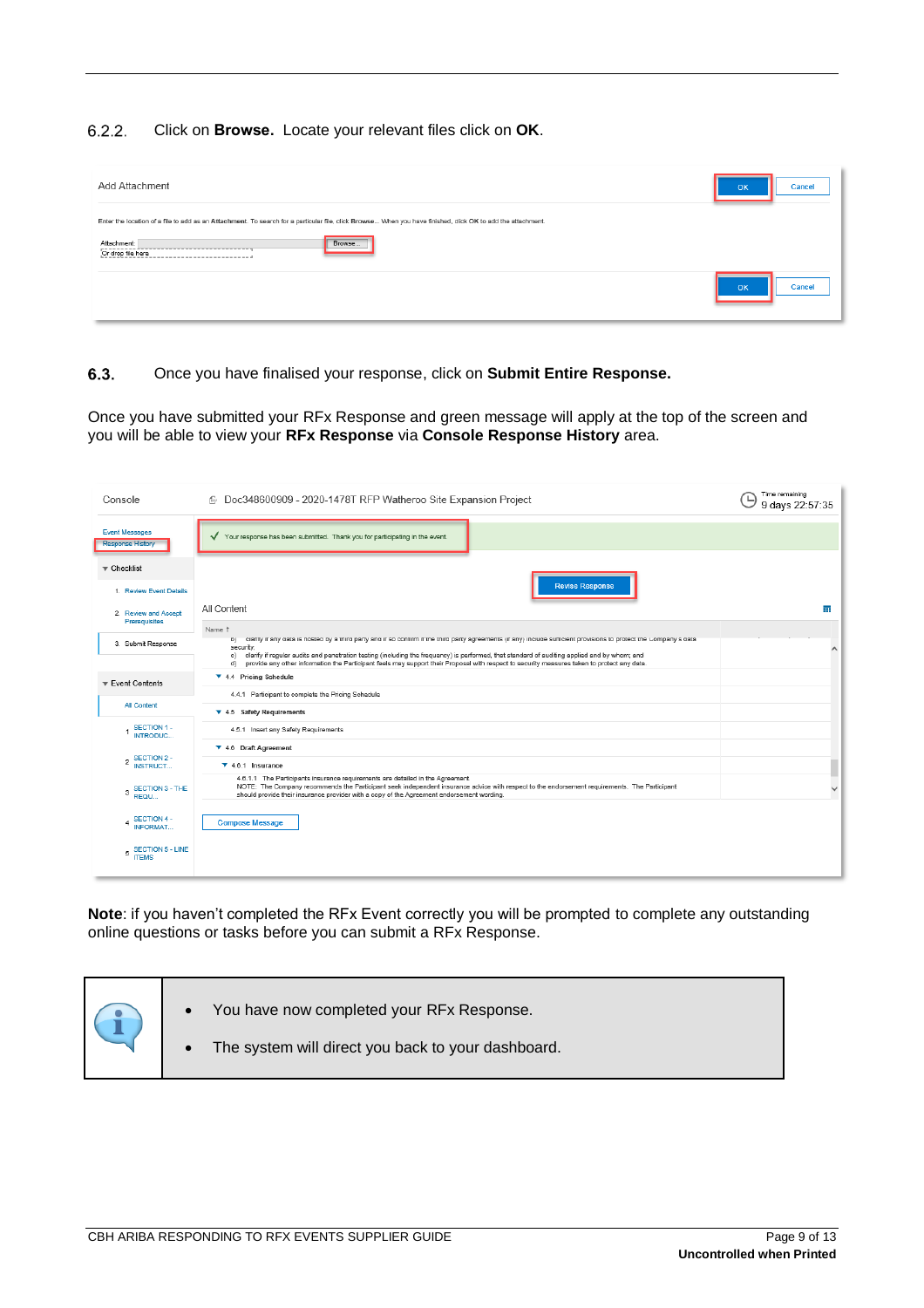### **7. REVISING A RFX RESPONSE**

Participants may update and revise any submitted RFx Response provided it occurs before the RFx Event end date.

### **Revised Response** button:

Participants may update their RFx Response by using the Revise Response functionality. Simply follow the prompts and upload a new RFx Response. The same can be done for Online Content i.e. questions, they can edit their response on the screen directly.

| Revise Response?<br>A                                                                                     |    |        |
|-----------------------------------------------------------------------------------------------------------|----|--------|
| You have already submitted a response for this event. Click OK if you would like to revise your response. | OK | Cancel |

### **Response History**:

Participants may view their **Response History** by navigating to the **Console** and clicking onto Response History:



The last RFx Response is pre-populated, however, the Participant can edit the RFx Response and click **Submit Entire Response** to resubmit an updated response.

|                                                                                               |                | Response History - 2020-1478T RFP Watheroo Site Expansion Project |          |                     |                     | <b>Done</b> |
|-----------------------------------------------------------------------------------------------|----------------|-------------------------------------------------------------------|----------|---------------------|---------------------|-------------|
| Click on the Name of a response to see details, including the lots and information submitted. |                |                                                                   |          | More                |                     |             |
|                                                                                               |                |                                                                   |          |                     |                     | <b>THE</b>  |
| Reference Number                                                                              | Submitted For  | Submitted By                                                      | Status   | Submission Time     | Time Created ↓      |             |
| ID343645780                                                                                   | wendy robinson | wendy robinson                                                    | Accepted | 21/01/2020 11:47:16 | 21/01/2020 11:47:17 |             |
|                                                                                               |                |                                                                   |          |                     |                     | <b>Done</b> |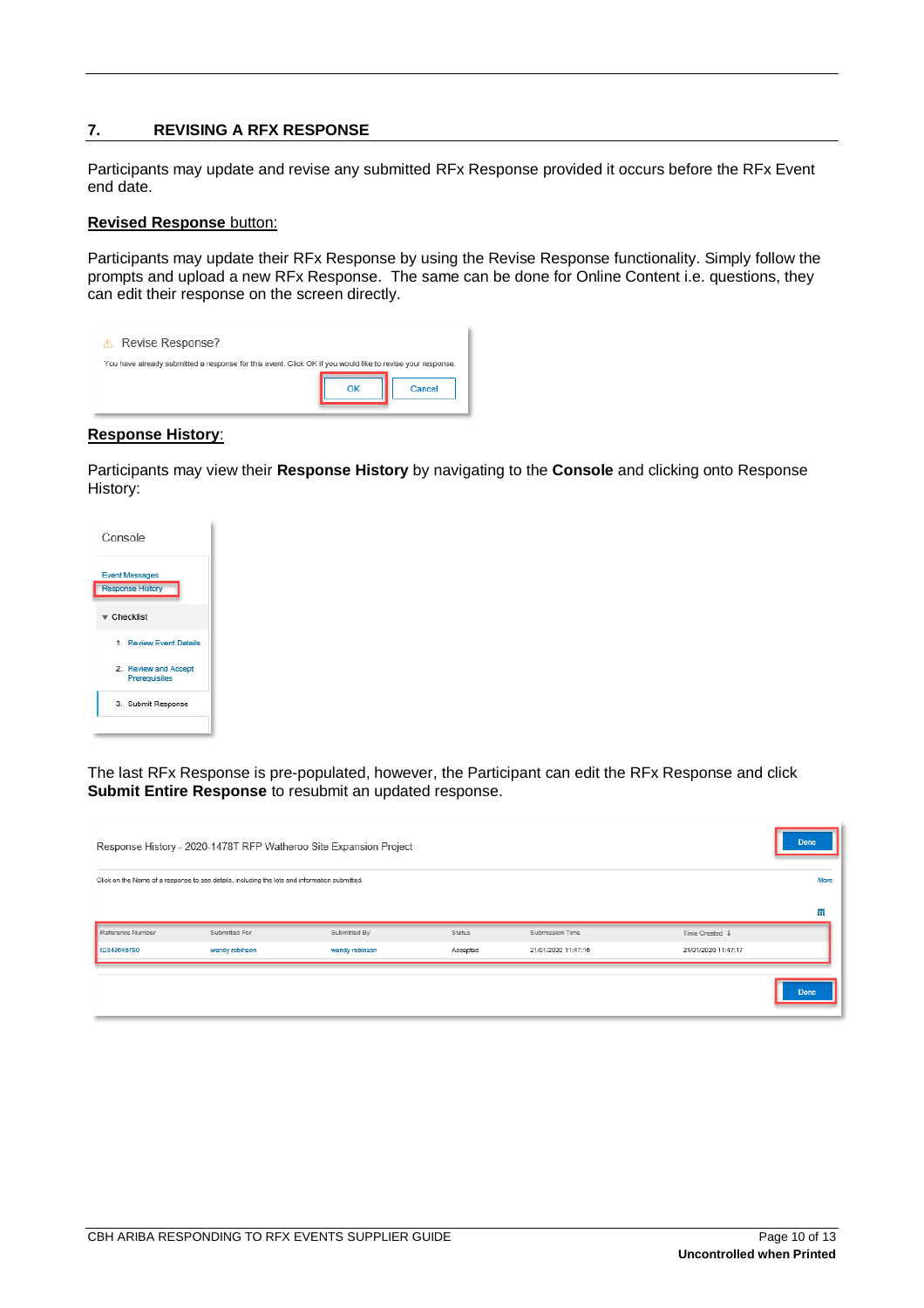| Console                                          | © Doc348600909 - 2020-1478T RFP Watheroo Site Expansion Project                                                                                                                                                                                                                                                                                                                                    | Time remaining<br>9 days 22:55:04                                                        |
|--------------------------------------------------|----------------------------------------------------------------------------------------------------------------------------------------------------------------------------------------------------------------------------------------------------------------------------------------------------------------------------------------------------------------------------------------------------|------------------------------------------------------------------------------------------|
| <b>Event Messages</b><br><b>Response History</b> | All Content                                                                                                                                                                                                                                                                                                                                                                                        | m                                                                                        |
| $\mathbf$ Checklist                              | Name 1                                                                                                                                                                                                                                                                                                                                                                                             |                                                                                          |
| 1. Review Event Details                          | 4.1.4 Participant to provide details of any merger or takeover that may affect the ability of the Participant to supply the Requirement.                                                                                                                                                                                                                                                           | ́                                                                                        |
| 2. Review and Accept<br>Prerequisites            | 4.1.5 Participant to provide copies of the past 5 years financial records                                                                                                                                                                                                                                                                                                                          | * E Bidder Agreement Template ver 0-2 (7) pdf<br>→ Update file Delete file <sup>#2</sup> |
| 3. Submit Response                               | ▼ 4.2 Quality                                                                                                                                                                                                                                                                                                                                                                                      |                                                                                          |
|                                                  | 4.2.1 Do you have a quality manual? If Yes, please upload it here.                                                                                                                                                                                                                                                                                                                                 | Attach a file                                                                            |
| $\overline{\mathbf{v}}$ Event Contents           | 4.2.2 Do you have any external accreditations? Attach evidence to this question.                                                                                                                                                                                                                                                                                                                   | œ۶<br>n/a                                                                                |
| <b>All Content</b>                               | ▼ 4.3 Security/ Data Protection                                                                                                                                                                                                                                                                                                                                                                    |                                                                                          |
| SECTION 1 -<br><b>INTRODUC.</b>                  | 4.3.1 The Participant is required to provide information on their security/data protection policy and procedures and how they demonstrate<br>compliance with the confidentiality, privacy and security (if any) obligations under the draft Agreement. As part of the Participants' Response<br>the following must be provided:                                                                    | Please complete, sample only                                                             |
| SECTION 2 -<br>INSTRUCT<br>$\overline{2}$        | a) a copy of any relevant policies and procedures;<br>clarify if any data is hosted by a third party and if so confirm if the third party agreements (if any) include sufficient provisions to protect the<br>b)<br>Company's data security:<br>clarify if regular audits and penetration testing (including the frequency) is performed, that standard of auditing applied and by whom; and<br>c) |                                                                                          |
| SECTION 3 - THE<br>3<br>REQU.                    | provide any other information the Participant feels may support their Proposal with respect to security measures taken to protect any data.<br>d)<br>(*) indicates a required field                                                                                                                                                                                                                |                                                                                          |
| <b>SECTION 4 -</b><br><b>INFORMAT.</b>           | <b>Reload Last Bid</b><br><b>Compose Message</b><br><b>Submit Entire Response</b><br>Save draft<br><b>Excel Import</b>                                                                                                                                                                                                                                                                             |                                                                                          |
| SECTION 5 - LINE                                 |                                                                                                                                                                                                                                                                                                                                                                                                    |                                                                                          |

### **Excel Import** button:

Participants may utilise the **Excel Import** functionality if they have downloaded the RFx content in Excel and used the file to record their Submission. They can then upload their response using the same format.

| (*) indicates a required field                                                                                                                                                                                                                                                                                                                                                                                                                                                                                                 |             |  |  |
|--------------------------------------------------------------------------------------------------------------------------------------------------------------------------------------------------------------------------------------------------------------------------------------------------------------------------------------------------------------------------------------------------------------------------------------------------------------------------------------------------------------------------------|-------------|--|--|
| <b>Excel Import</b><br><b>Reload Last Bid</b><br><b>Compose Message</b><br><b>Submit Entire Response</b><br>Save draft                                                                                                                                                                                                                                                                                                                                                                                                         |             |  |  |
| Import Response from Excel<br>This page allows you to export and import event content and submit bids. It is not intended to add attachments. To add attachments, return to the previous page and click the link to browse for an attachment.                                                                                                                                                                                                                                                                                  | <b>Done</b> |  |  |
| Click "Download Content" to download and review your event in an Excel Spreadsheet.<br>Step 1.<br>Skip this step if you wish to import a previously downloaded file. If you want to start over, click "Download Original Excel Bid Sheets".<br><b>Download Attachments</b><br><b>Download Content</b><br>Declare your intention to respond and enter your response in the Excel spreadsheet and save the file to your computer.<br>Step 2.<br>Locate the saved Excel file on your computer using the Browse button.<br>Step 3. |             |  |  |
| Browse<br>Or drop file here<br>Click Upload to import the contents of the Excel file to your event.<br>Step 4.<br>Note: Values in the Excel file will overwrite and delete any values you may have entered in your saved response.<br><b>Upload</b>                                                                                                                                                                                                                                                                            |             |  |  |
|                                                                                                                                                                                                                                                                                                                                                                                                                                                                                                                                | <b>Done</b> |  |  |

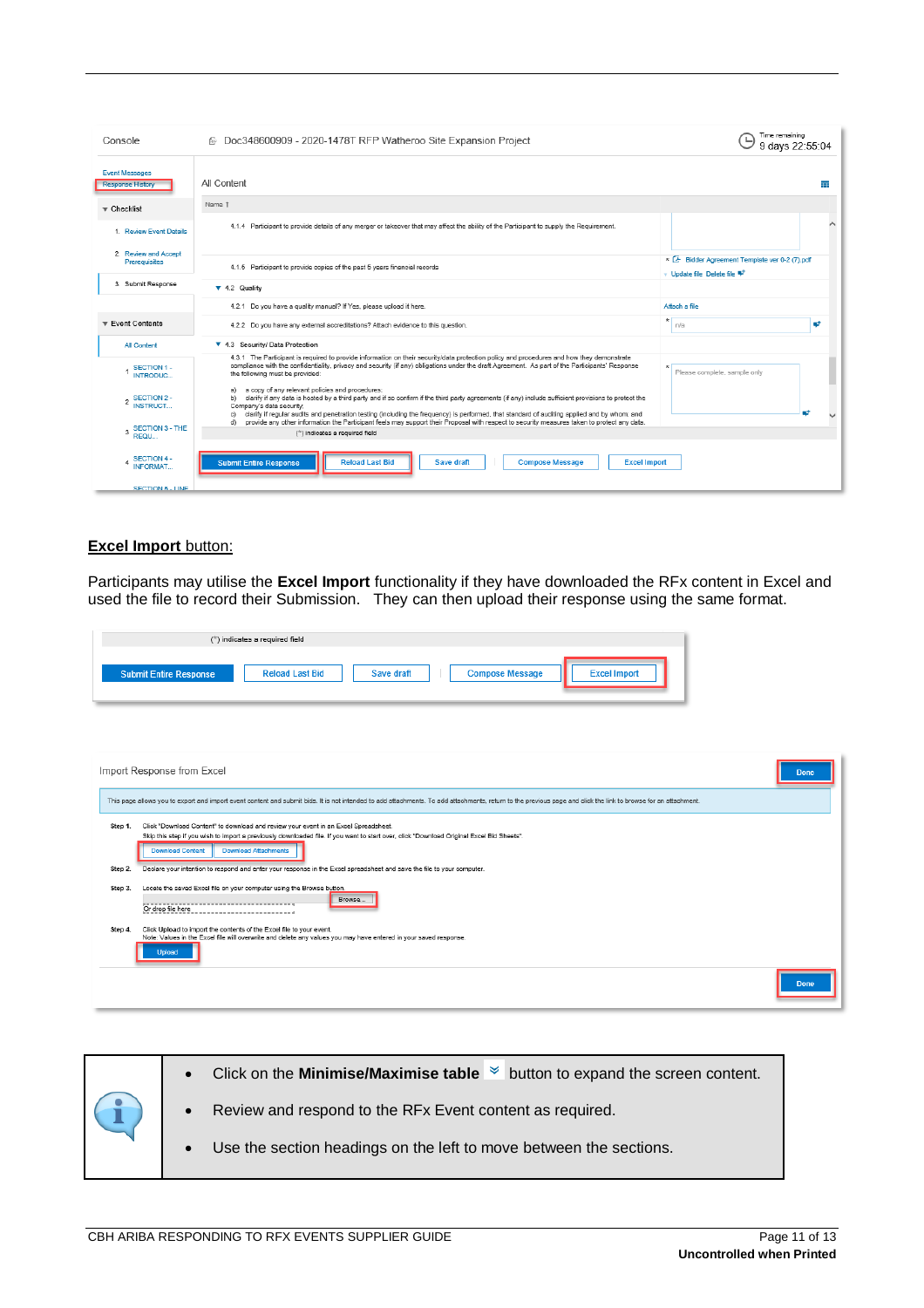## **ANNEXURE A – LIST OF SUPPORTING DOCUMENTS**

**[CBH Ariba e-Tendering Portal](https://service.ariba.com/Supplier.aw/125006060/aw?awh=r&awssk=aWNG7_CB&dard=1&ancdc=1)** is our secure sourcing tool which allows electronic management of requests for information, quotations, proposals, tenders, services, and other competitive testing mechanisms. These are collectively called 'RFx'.

<https://www.cbh.com.au/suppliers-and-contractors/cbh-etendering>

**[Ariba Supplier Registration Guide](https://www.cbh.com.au/~/media/files/cbh%20website/documents/suppliers%20and%20contractors/s1%20ariba%20%20supplier%20registration%20guide.ashx)**

**[Download CBH Bidder Agreement](https://www.cbh.com.au/~/media/files/cbh%20website/documents/suppliers%20and%20contractors/bidder%20agreement%20template%20ver%200-2.ashx)**

**[Access SAP Ariba Training Videos](https://www.ariba.com/ariba-network/ariba-network-for-suppliers)**

How to request a call from the Ariba helpdesk **[Read how to request a call back from Ariba](https://www.cbh.com.au/~/media/files/cbh%20website/documents/suppliers%20and%20contractors/how%20to%20request%20a%20call%20from%20the%20ariba%20helpdesk%20for%20suppliers%201.ashx)**

Contact us For any enquiries please contact:

E | **[aribasupport@cbh.com.au](mailto:aribasupport@cbh.com.au)**